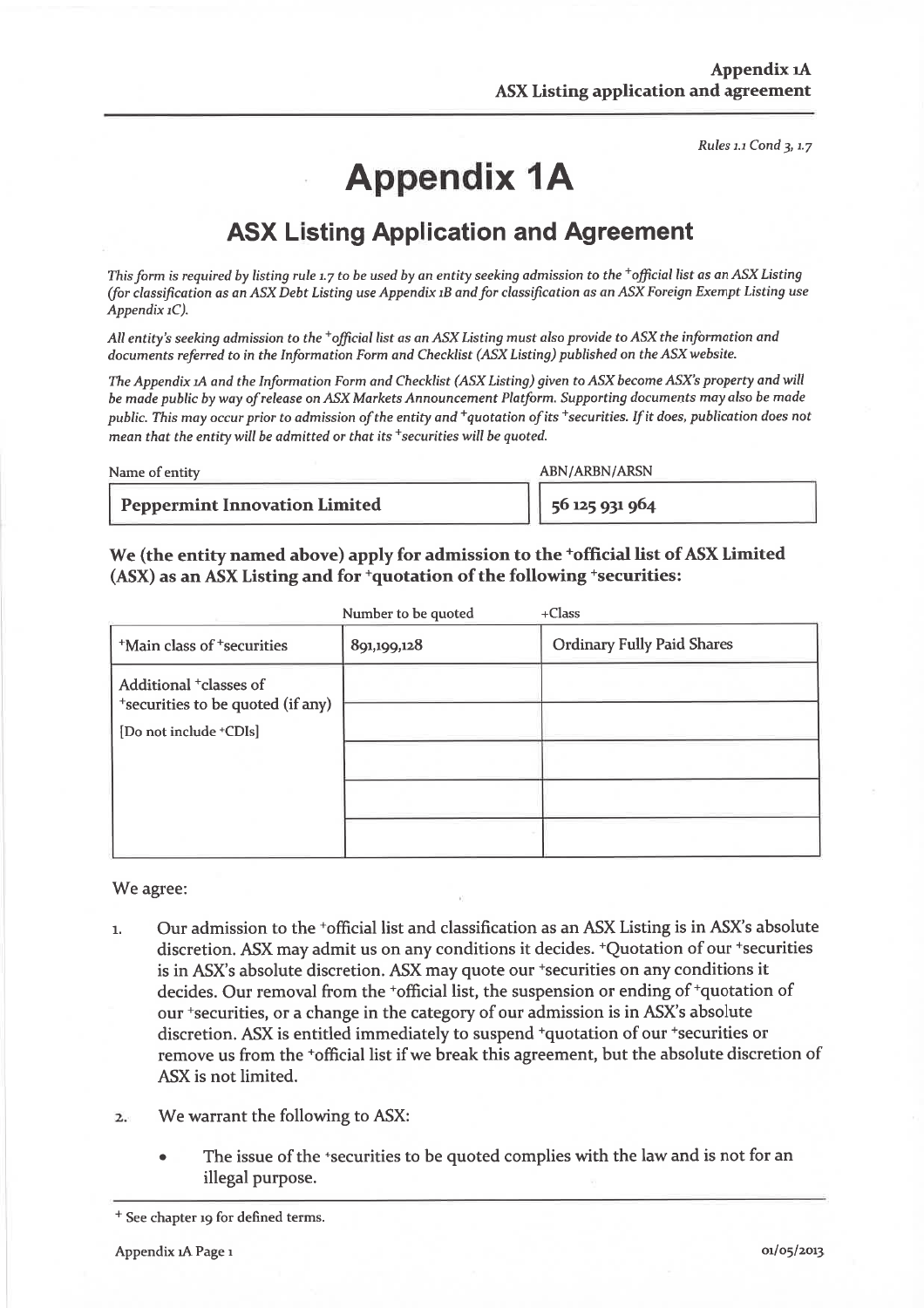- The 'securities to be quoted comply with listing rule 2.1 and there is no reason why  $\ddot{\bullet}$ the 'securities should not be granted 'quotation.
- An offer of the \*securities for sale within 12 months after their issue will not require disclosure under section  $707(3)$  or section  $1012C(6)$  of the Corporations Act.

Note: An entity may need to obtain appropriate warranties from subscribers for the securities in order to be able to give this warranty

- Section 724 and section 1016E of the Corporations Act do not apply to any applications received by us in relation to any 'securities to be quoted and that noone has any right to return any 'securities to be quoted under sections  $601MB(1)$ , 737, 738, 992A, 992AA or 1016F of the Corporations Act at the time that we request that the 'securities be quoted.
- If we are a trust, we warrant that no person has the right to return the 'securities to  $\bullet$ be quoted under section 1019B of the Corporations Act at the time that we request that the 'securities be quoted.
- We will indemnify ASX to the fullest extent permitted by law in respect of any claim,  $\overline{3}$ action or expense arising from, or connected with, any breach of the warranties in this agreement.
- We give ASX the information and documents required by this form, including the  $4.$ information and documents referred to in the Information Form and Checklist (ASX Listing) published on the ASX website. If any information or document is not available now, we will give it to ASX before \*quotation of the \*securities begins. We acknowledge that ASX is relying on the information and documents. We warrant that they are (or will be) true and complete.
- We will comply with the listing rules that are in force from time to time, even if  $5.$ \*quotation of our \*securities is deferred, suspended or subject to a \*trading halt.
- The listing rules are to be interpreted: 6.
	- in accordance with their spirit, intention and purpose;  $\bullet$
	- by looking beyond form to substance; and
	- in a way that best promotes the principles on which the listing rules are based.
- ASX has discretion to take no action in response to a breach of a listing rule. ASX may 7. also waive a listing rule (except one that specifies that ASX will not waive it) either on our application or of its own accord on any conditions. ASX may at any time vary or revoke a decision on our application or of its own accord.
- A document given to ASX by an entity, or on its behalf, becomes and remains the 8. property of ASX to deal with as it wishes, including copying, storing in a retrieval system, transmitting to the public, and publishing any part of the document and permitting others to do so. The documents include a document given to ASX in support of the listing application or in compliance with the listing rules.

<sup>&</sup>lt;sup>+</sup> See chapter 19 for defined terms.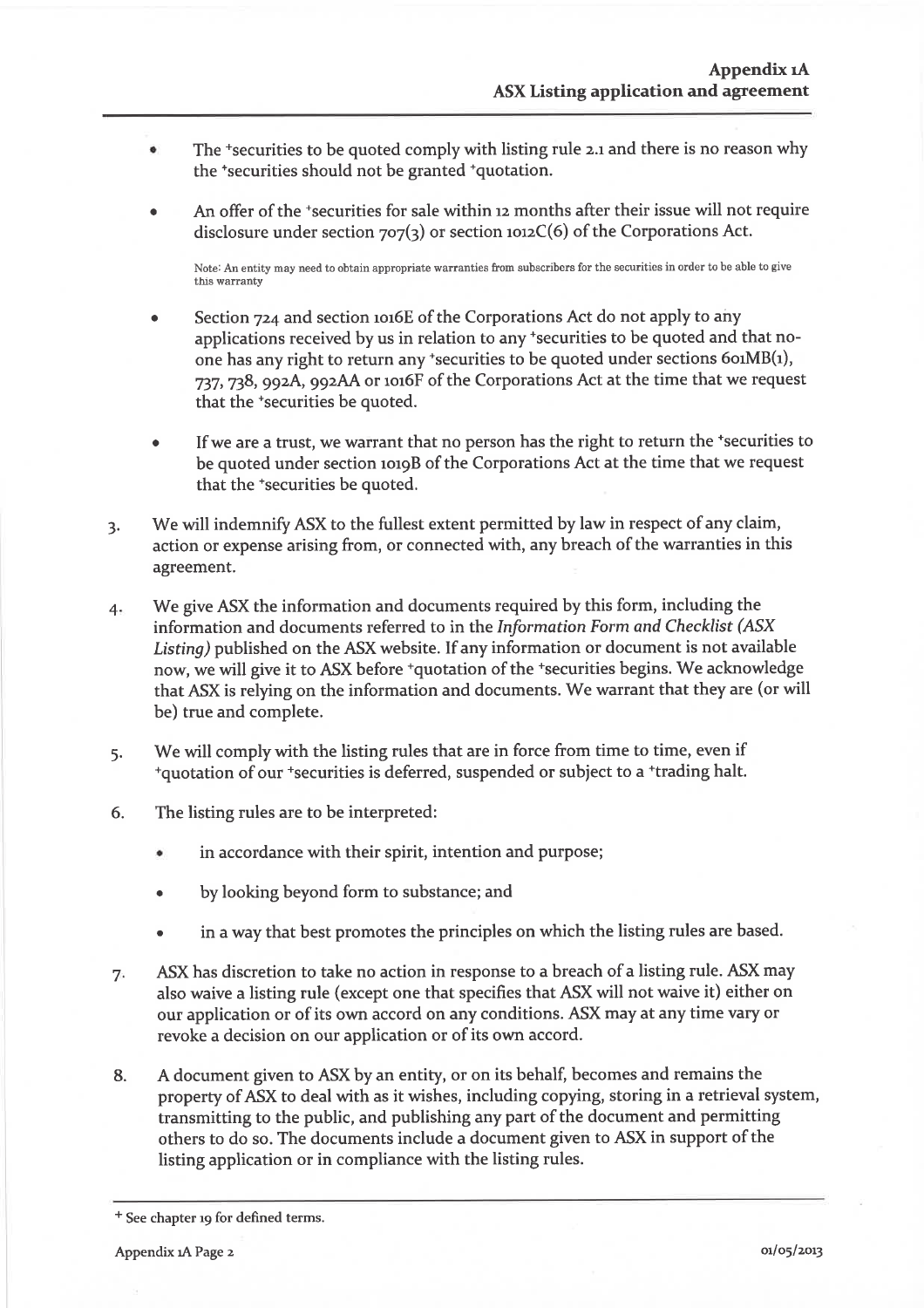- In any proceedings, a copy or extract of any document or information given to ASX is of  $Q_i$ equal validity in evidence as the original.
- Except in the case of an entity established in a jurisdiction whose laws have the effect  $10<sub>i</sub>$ that the entity's \*securities cannot be approved under the operating rules of the *'approved CS facility:* 
	- We will satisfy the <sup>+</sup>technical and performance requirements of the <sup>+</sup>approved CS facility and meet any other requirements the +approved CS facility imposes in connection with approval of our +securities.
	- When \*securities are issued we will enter them in the \*approved CS facility's subregister holding of the applicant before they are quoted, if the applicant instructs us on the application form to do so.
	- The 'approved CS facility is irrevocably authorised to establish and administer a subregister in respect of the 'securities for which 'quotation is sought.
- Except in the case of an entity established in a jurisdiction whose laws have the effect 11. that the entity's 'securities cannot be approved under the operating rules of the tapproved CS facility, we confirm that either:



we have given a copy of this application to the +approved CS facility in accordance with the operating rules of the +approved CS facility; or



we ask ASX to forward a copy of this application to the +approved CS facility.

- In the case of an entity established in a jurisdiction whose laws have the effect that the  $12.$ entity's \*securities cannot be approved under the operating rules of the \*approved CS facility:
	- The 'approved CS facility is irrevocably authorised to establish and administer a subregister in respect of <sup>+</sup>CDIs.
	- We will make sure that 'CDIs are issued over 'securities if the holder of quoted \*securities asks for \*CDIs.
- In the case of an entity established in a jurisdiction whose laws have the effect that the  $13:$ entity's \*securities cannot be approved under the operating rules of the \*approved CS facility:



we have given a copy of this application to the approved CS facility in accordance with the operating rules of the 'approved CS facility; or



we ask ASX to forward a copy of this application to the tapproved CS facility.

<sup>&</sup>lt;sup>+</sup> See chapter 19 for defined terms.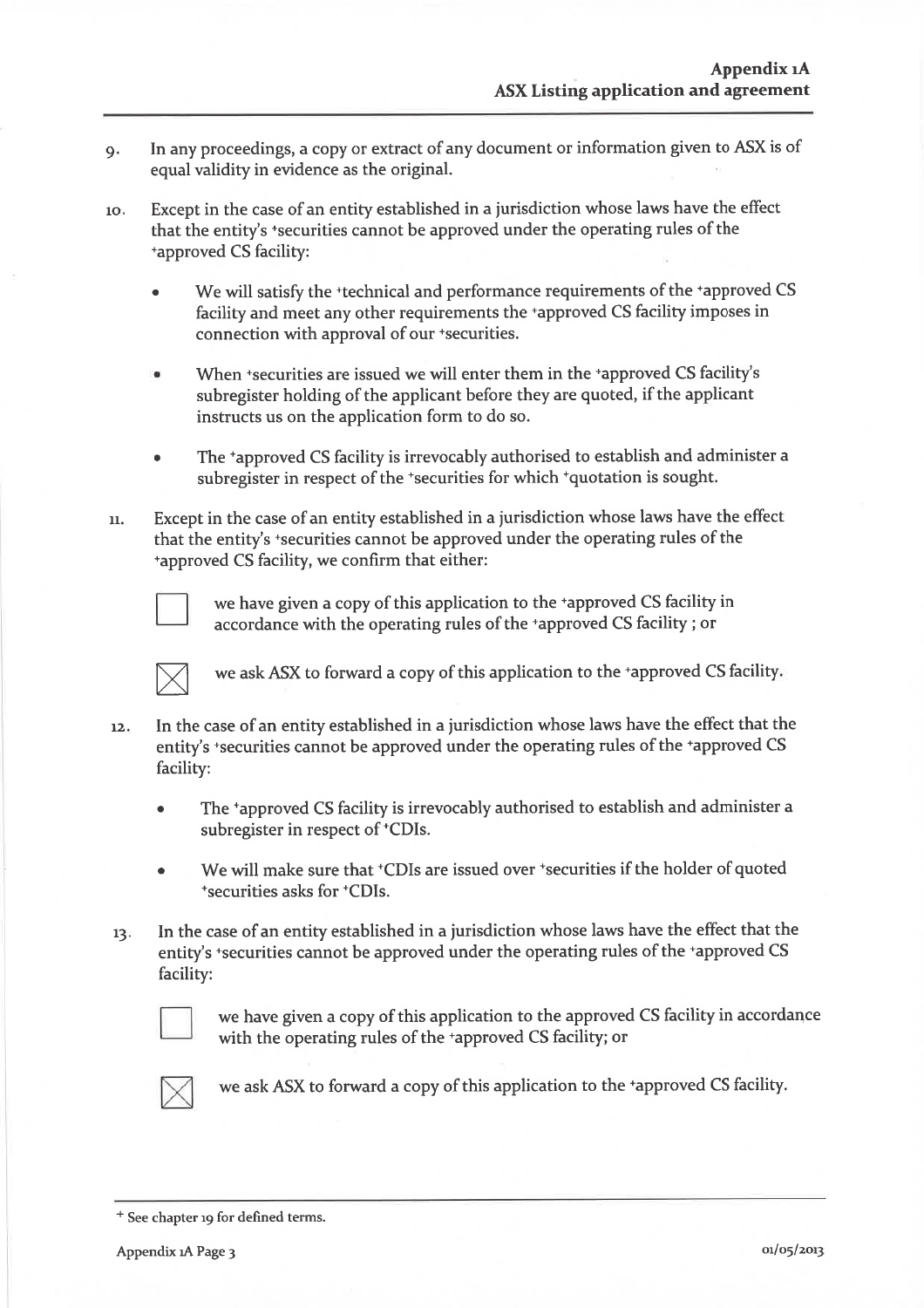Dated:

| <b>EXECUTED AS A DEED by</b><br>PEPPERMINT INNOVATION LIMITED<br>ACN 125 931 964<br>in accordance with section 127 of the<br>Corporations Act 2001 (Cth): |                                     |
|-----------------------------------------------------------------------------------------------------------------------------------------------------------|-------------------------------------|
|                                                                                                                                                           | Leic                                |
| Signature of director                                                                                                                                     | Name of director                    |
| Signature of director/company secretary*                                                                                                                  | Name of director/company secretary* |
| * Delete as applicable                                                                                                                                    |                                     |

You must complete, date and sign this agreement so that it takes effect as a deed. If the entity is an Australian company, the signatures of a director and a director/company secretary will be required. If the entity is an Australian trust, the signatures of a director and a director/company secretary of the responsible entity of the trust will be required. If the entity is established outside Australia, execution will have to comply with requirements for a deed in both the place of establishment of the entity and in Australia. If this agreement is signed under a power of attorney, please attach a copy of the power of attorney.

 $\equiv \equiv \equiv \equiv \equiv \equiv \equiv \equiv \equiv$ 

<sup>&</sup>lt;sup>+</sup> See chapter 19 for defined terms.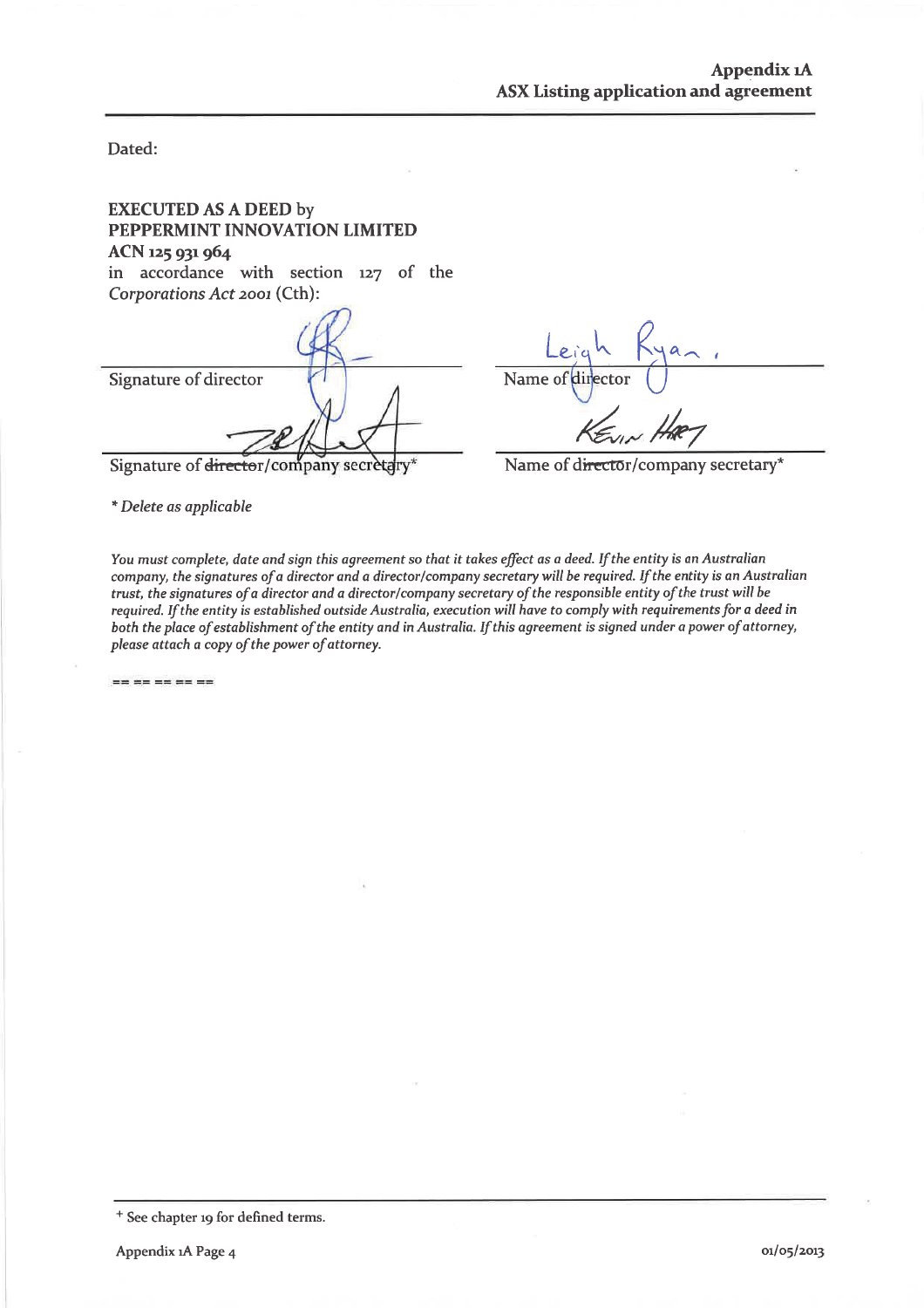# **Information Form and Checklist**

## **(ASX Listing)**

Name of entity ABN/ARBN/ARSN

**Chrysalis Resources Limited (to be renamed Peppermint Innovation Limited) 56 125 931 964** 

#### **We (the entity named above) supply the following information and documents to support our application for admission to the official list of ASX Limited (ASX) as an ASX Listing.**

**Note:** the entity warrants in its Appendix 1A ASX Listing Application and Agreement that the information and documents referred to in this Information Form and Checklist are (or will be) true and complete and indemnifies ASX to the fullest extent permitted by law in respect of any claim, action or expense arising from, or connected with, any breach of that warranty.

Any Annexures to this Information Form and Checklist form part of the Information Form and Checklist and are covered by the warranty referred to above.

Terms used in this Information Form and Checklist and in any Annexures have the same meaning as in the ASX Listing Rules.

# **Part 1 – Key Information**

**Instructions:** please complete each applicable item below. If an item is not applicable, please mark it as "N/A".

#### **All entities – corporate details**<sup>1</sup>

| Place of incorporation or<br>establishment                                 | Western Australia                                             |
|----------------------------------------------------------------------------|---------------------------------------------------------------|
| Date of incorporation or<br>establishment                                  | 13 June 2007                                                  |
| Legislation under which incorporated<br>or established                     | Corporations Act 2001 (Cth)                                   |
| Address of registered office in place<br>of incorporation or establishment | Suite 20, 7 The Esplanade, Mount Pleasant, WA 6153            |
| Main business activity                                                     | Refer to Section 8.1 and 8.2 of the Prospectus at Annexure 2. |
| Other exchanges on which the entity<br>is listed                           | Not Applicable                                                |
| Street address of principal<br>administrative office                       | Suite 20, 7 The Esplanade, Mount Pleasant, WA 6153            |
| Postal address of principal<br>administrative office                       | Suite 20, 7 The Esplanade, Mount Pleasant, WA 6153            |
| Telephone number of principal<br>administrative office                     | +61861809290                                                  |
| E-mail address for investor enquiries                                      | accounts@cysl.com.au                                          |

 $\overline{a}$ 1 If the entity applying for admission to the official list is a stapled structure, please provide these details for each entity comprising the stapled structure.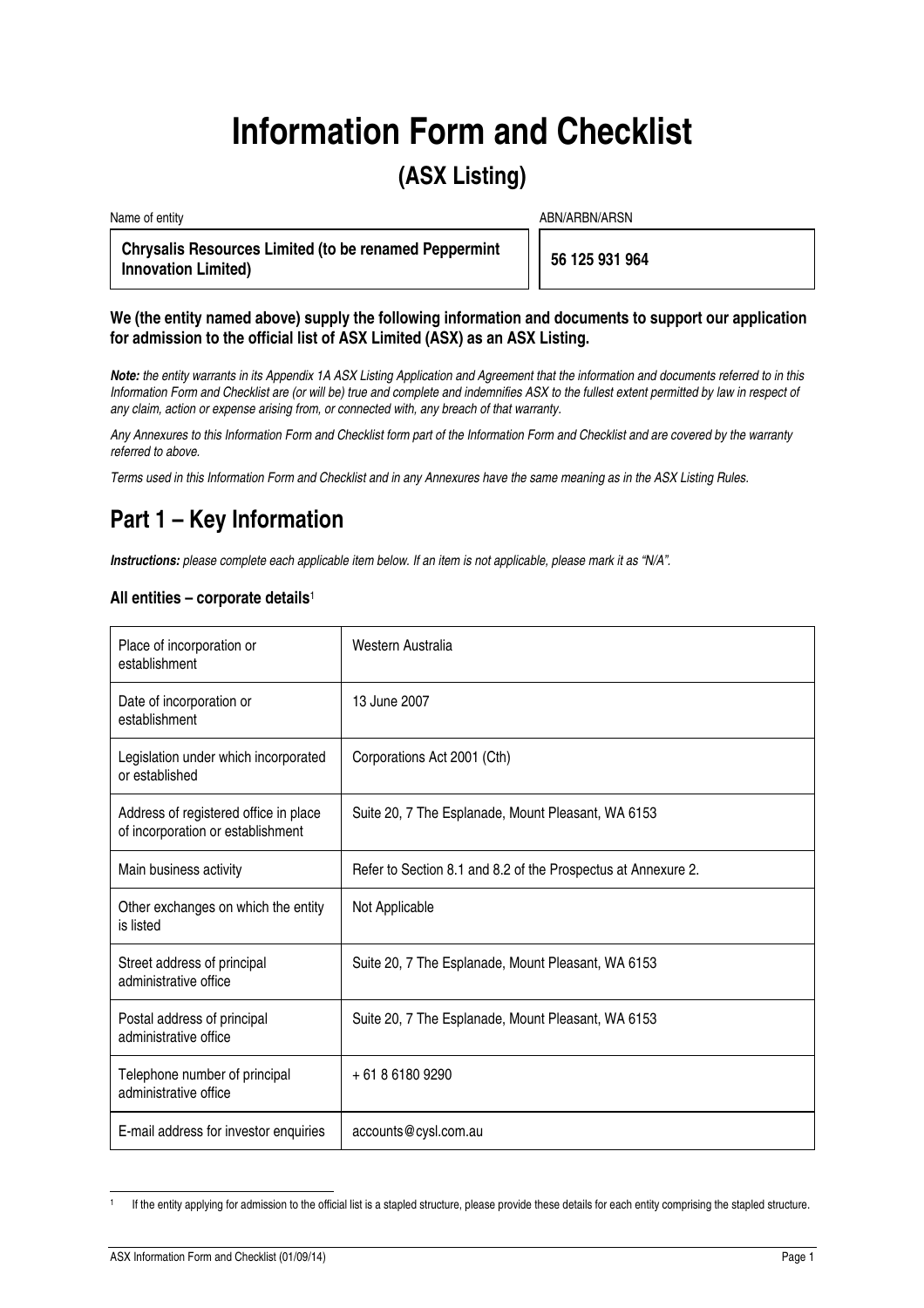#### **All entities – management details**<sup>2</sup>

| Full name and title of CEO/managing<br>director           | Leigh Ryan (Managing Director)                                                                                                                                                         |
|-----------------------------------------------------------|----------------------------------------------------------------------------------------------------------------------------------------------------------------------------------------|
| Full name and title of chairperson of<br>directors        | Neale Fong (Non-Executive Chairman)                                                                                                                                                    |
| Full names of all existing directors                      | Leigh Ryan (Managing Director)                                                                                                                                                         |
|                                                           | Neale Fong (Non-Executive Chairman)                                                                                                                                                    |
|                                                           | Jian Hua Sang (Non-Executive Director)                                                                                                                                                 |
|                                                           |                                                                                                                                                                                        |
| Full names of any persons proposed                        | Christopher Kain (proposed Managing Director)                                                                                                                                          |
| to be appointed as additional or<br>replacement directors | Anthony Kain (proposed Executive Director)                                                                                                                                             |
|                                                           | Matthew Cahill (proposed Non-Executive Director)                                                                                                                                       |
|                                                           | Shareholder approval has been obtained for the appointment of the above<br>proposed Directors with such appointment being effective from the date of<br>settlement of the Acquisition. |
| Full name and title of company                            | Kevin Hart (Company Secretary)                                                                                                                                                         |
| secretary                                                 | Mr Anthony Kain will be the Company Secretary following settlement of the<br>Acquisition and Mr Hart will resign                                                                       |

#### **All entities – ASX contact details**<sup>3</sup>

| Full name and title of ASX contact(s)      | Kevin Hart (Company Secretary)                     |
|--------------------------------------------|----------------------------------------------------|
| Business address of ASX contact(s)         | Suite 20, 7 The Esplanade, Mount Pleasant, WA 6153 |
| Business phone number of ASX<br>contact(s) | $+61861809290$                                     |
| Mobile phone number of ASX<br>contact(s)   | 0412 412 792                                       |
| Email address of ASX contact(s)            | Anthony.kain@pepltd.com.au                         |

 2 If the entity applying for admission to the official list is a trust, enter the management details for the responsible entity of the trust.

<sup>3</sup> Under Listing Rule 1.1 Condition 12, a listed entity must appoint a person responsible for communication with ASX. You can appoint more than one person to cater for situations where the primary nominated contact is not available.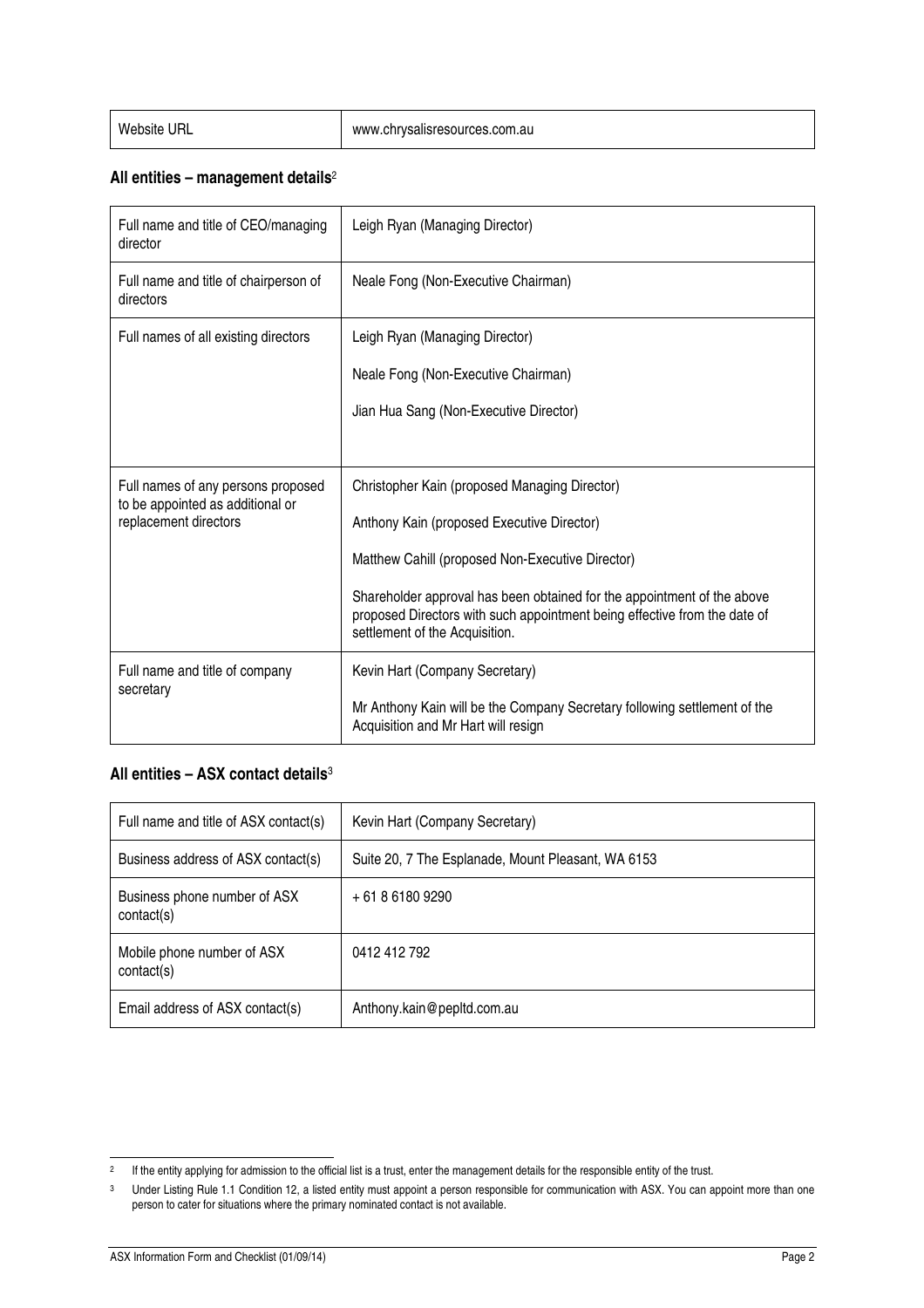#### **All entities – auditor details**<sup>4</sup>

| -<br>$\cdots$<br>∙ull<br>auditor<br>name of | HLL<br>Judd<br>Mann |
|---------------------------------------------|---------------------|
|---------------------------------------------|---------------------|

#### **All entities – registry details**<sup>5</sup>

| Name of securities registry                                  | Computershare Investor Services Pty Limited               |
|--------------------------------------------------------------|-----------------------------------------------------------|
| Address of securities registry                               | Level 11, 172 St Georges Terrace, Perth WA 6000           |
| Phone number of securities registry                          | 1300 850 505 (Within Australia)                           |
|                                                              | +61 8 9323 2000 (Outside Australia)                       |
| Fax number of securities registry                            | +61 8 9323 2033                                           |
| Email address of securities registry                         | Not Applicable                                            |
| Type of subregisters the entity will<br>operate <sup>6</sup> | <b>CHESS Subregister and Issuer Sponsored Subregister</b> |

#### **All entities – key dates**

| Annual balance date                                                                            | 30 June                                                               |
|------------------------------------------------------------------------------------------------|-----------------------------------------------------------------------|
| Month in which annual meeting is<br>usually held (or intended to be held)7                     | November                                                              |
| Months in which dividends or<br>distributions are usually paid (or are<br>intended to be paid) | Not applicable. Refer to Section 9.6 of the Prospectus at Annexure 2. |

#### **Trusts – additional details**

| Name of responsible entity                                        | Not Applicable |
|-------------------------------------------------------------------|----------------|
| Duration of appointment of directors<br>of responsible entity     | Not Applicable |
| Full names of the members of the<br>compliance committee (if any) | Not Applicable |

#### **Entities incorporated or established outside Australia – additional details**

| Name and address of the entity's<br>Australian agent for service of<br>process | Not Applicable |
|--------------------------------------------------------------------------------|----------------|
|--------------------------------------------------------------------------------|----------------|

ــ<br>4 In certain cases, ASX may require the applicant to provide information about the qualifications and experience of its auditor for release to the market before quotation commences (see Guidance Note 1 section 2.8).

<sup>&</sup>lt;sup>5</sup> If the entity has different registries for different classes of securities, please indicate clearly which registry details apply to which class of securities.

<sup>&</sup>lt;sup>6</sup> Example: CHESS and issuer sponsored subregisters (see Guidance Note 1 section 3.16).

<sup>7</sup> May not apply to some trusts.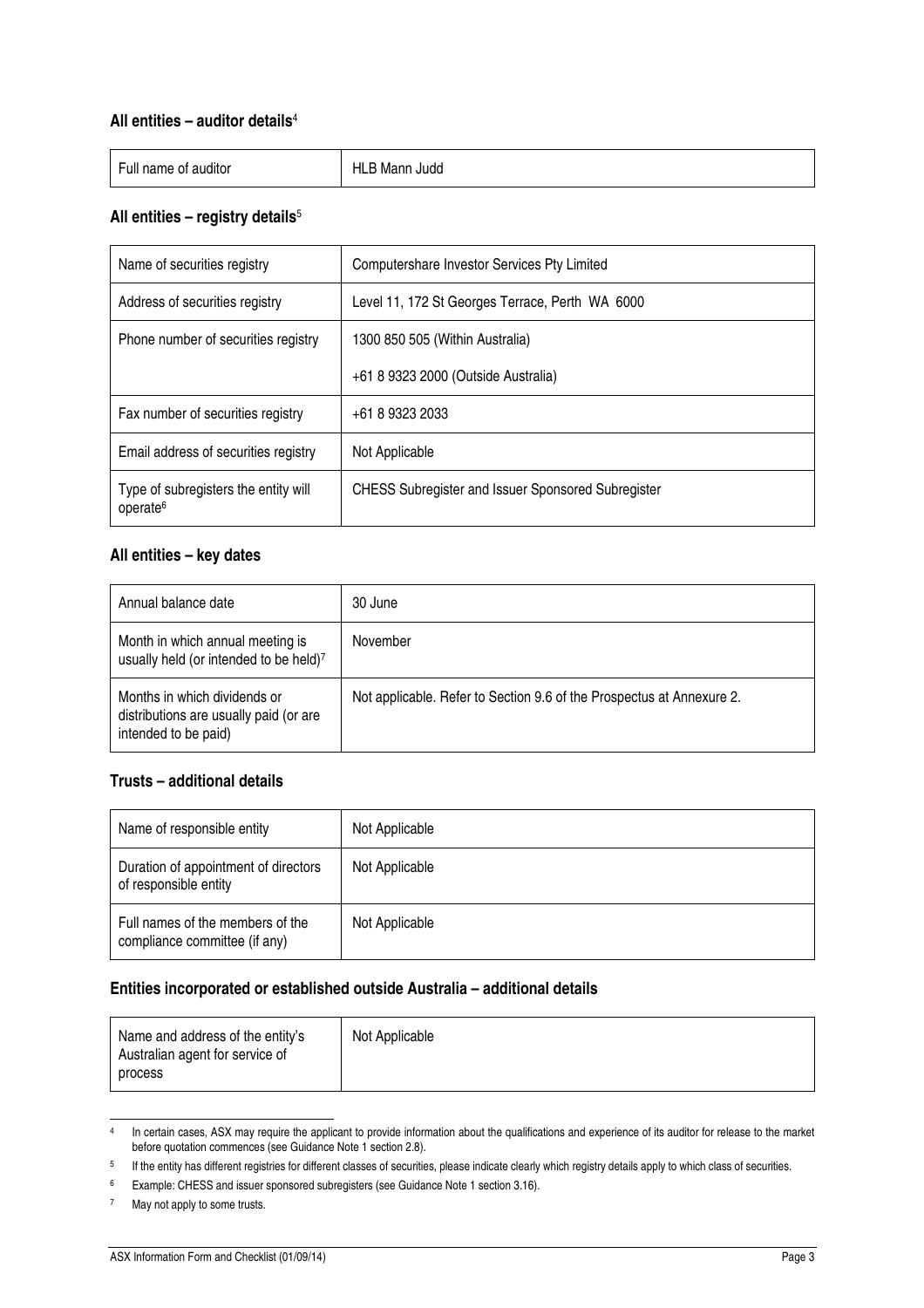| If the entity has or intends to have a<br>certificated subregister for quoted<br>securities, the location of the<br>Australian subregister | Not Applicable |
|--------------------------------------------------------------------------------------------------------------------------------------------|----------------|
| Address of registered office in<br>Australia (if any)                                                                                      | Not Applicable |

#### **Entities listed or to be listed on another exchange or exchanges**

| Name of the other exchange(s) where<br>the entity is or proposes to be listed  | Not Applicable |
|--------------------------------------------------------------------------------|----------------|
| Is the ASX listing intended to be the<br>entity's primary or secondary listing | Not Applicable |

## **Part 2 – Checklist Confirming Compliance with Admission Requirements**

**Instructions:** please indicate in the "Location/Confirmation" column for each item below and in any Annexures where the information or document referred to in that item is to be found (eg in the case of information, the specific page reference in the Offer Document where that information is located or, in the case of a document, the folder tab number where that document is located). If the item asks for confirmation of a matter, you may simply enter "Confirmed"" in the "Location/Confirmation" column. If an item is not applicable, please mark it as "N/A".

In this regard, it will greatly assist ASX and speed up its review of the application if the various documents referred to in this Checklist and any Annexures (other than the 25 copies of the applicant's Offer Document referred to in item 4) are provided in a folder separated by numbered tabs and if the entity's constitution and copies of all material contracts are provided both in hard copy and in electronic format.

Note that completion of this Checklist and any Annexures is not to be taken to represent that the entity is necessarily in full or substantial compliance with the ASX Listing Rules or that ASX will admit the entity to its official list. Admission to the official list is in ASX's absolute discretion and ASX may refuse admission without giving any reasons (see Listing Rule 1.19).

A reference in this Checklist and in any Annexures to the "Offer Document" means the listing prospectus, product disclosure statement or information memorandum lodged by the applicant with ASX pursuant to Listing Rule 1.1 Condition 3.

If the applicant lodges a supplementary or replacement prospectus, product disclosure statement or information memorandum with ASX, ASX may require it to update this Checklist and any Annexures by reference to that document.

#### **All entities – key supporting documents**

| N۰ | Item                                                                                | Location/Confirmation                  |
|----|-------------------------------------------------------------------------------------|----------------------------------------|
| 1. | A copy of the entity's certificate of incorporation, certificate of registration or | Certificate of Registration dated 13   |
|    | other evidence of status (including any change of name)                             | June 2007 and letter from ASIC         |
|    |                                                                                     | confirming reservation of name         |
|    |                                                                                     | attached at Annexure 3.                |
|    |                                                                                     |                                        |
| 2. | A copy of the entity's constitution (Listing Rule 1.1 Condition 1A) <sup>8</sup>    | The Company's Constitution is attached |
|    |                                                                                     | at Annexure 4.                         |
|    |                                                                                     |                                        |
| 3. | Either:                                                                             | Confirmed. The Company's Constitution  |
|    | (a) confirmation that the entity's constitution includes the provisions of          | includes the provisions of Appendix    |
|    | Appendix 15A or Appendix 15B (as applicable); or                                    | 15A. Refer to clause 24.1 of the       |
|    | (b) a completed checklist that the constitution complies with the Listing           | Company's Constitution attached at     |
|    | Rules (Listing Rule 1.1 Condition 2) <sup>9</sup>                                   | Annexure 4.                            |

<sup>8</sup> It will assist ASX if the copy of the constitution is provided both in hard copy and in electronic format.

 $\overline{a}$ 

<sup>9</sup> An electronic copy of the checklist is available from the ASX Compliance Downloads page on ASX's website.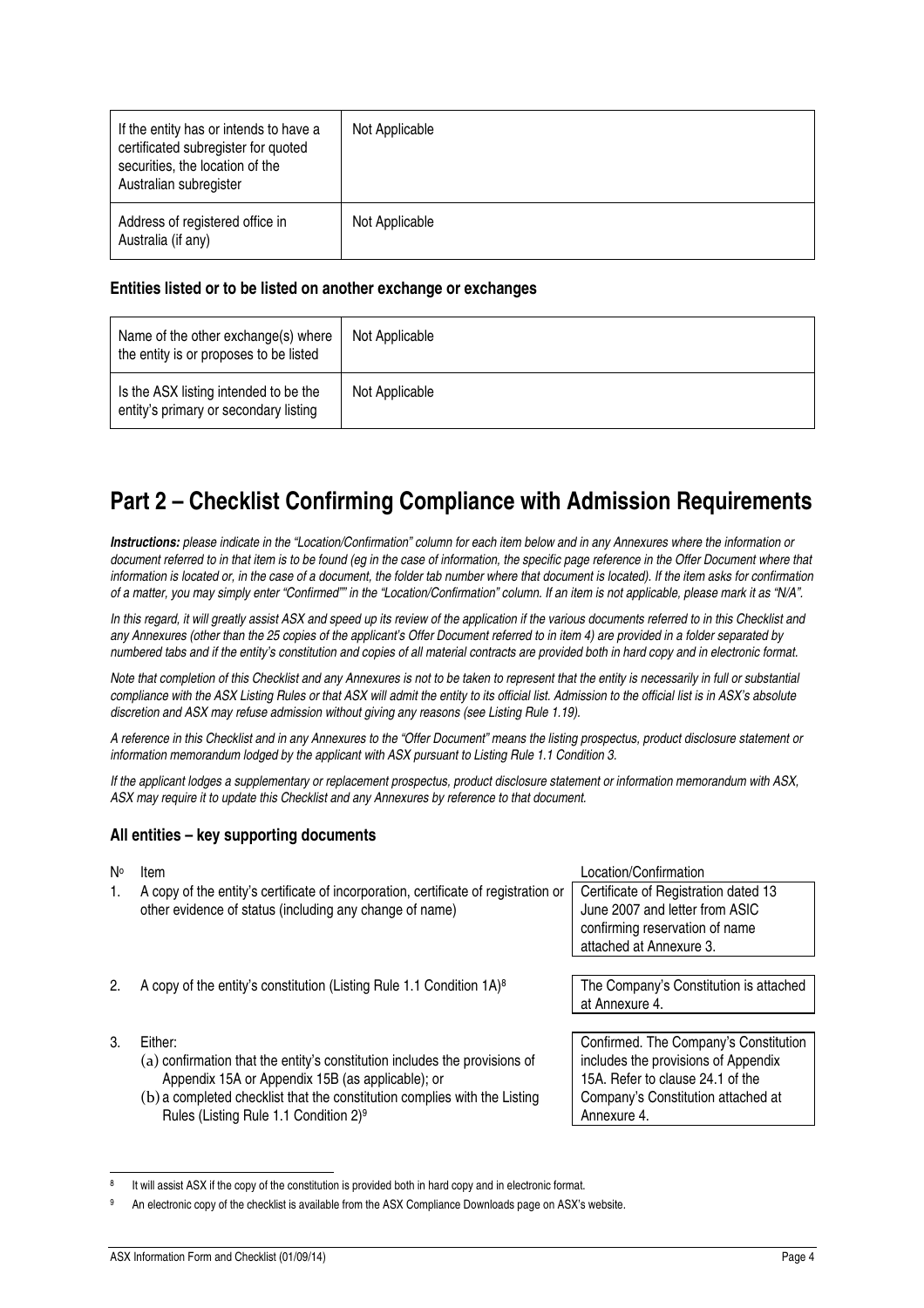| N٥  | Item                                                                                                                                                                                                                                                                                                                                                                                                 | Location/Confirmation                                                                                                             |
|-----|------------------------------------------------------------------------------------------------------------------------------------------------------------------------------------------------------------------------------------------------------------------------------------------------------------------------------------------------------------------------------------------------------|-----------------------------------------------------------------------------------------------------------------------------------|
| 4.  | An electronic version and 25 copies of the Offer Document, as lodged with<br>ASIC (Listing Rule 1.1 Condition 3)                                                                                                                                                                                                                                                                                     | To be provided on request                                                                                                         |
| 5.  | If the entity's corporate governance statement <sup>10</sup> is included in its Offer<br>Document, the page reference where it is included. Otherwise, a copy of<br>the entity's corporate governance statement (Listing Rule 1.1 Condition 13)                                                                                                                                                      | Corporate Governance Statement<br>attached at Annexure 5 and refer to<br>Section 13 of the Prospectus attached<br>at Annexure 2.  |
| 6.  | If the entity will be included in the S & P All Ordinaries Index on admission<br>to the official list, <sup>11</sup> where in its Offer Document does it state that it will have<br>an audit committee (Listing Rule 1.1 Condition 13)                                                                                                                                                               | Not anticipated to be applicable. Refer<br>to Section 13 of the Prospectus<br>attached at Annexure 2.                             |
| 7.  | If the entity will be included in the S & P / ASX 300 Index on admission to<br>the official list, <sup>12</sup> where in its Offer Document does it state that it will comply<br>with the recommendations set by the ASX Corporate Governance Council<br>in relation to composition and operation of the audit committee (Listing<br>Rule 1.1 Condition 13)                                          | Not anticipated to be applicable. Refer<br>to Section 13 of the Prospectus<br>attached at Annexure 2.                             |
| 8.  | Original executed agreement with ASX that documents may be given to<br>ASX and authenticated electronically (Listing Rule 1.1 Condition 14) <sup>13</sup>                                                                                                                                                                                                                                            | Electronic Lodgement Agreement<br>attached at Annexure 6                                                                          |
| 9.  | If the entity's trading policy is included in its Offer Document, the page<br>reference where it is included. Otherwise, a copy of the entity's trading<br>policy (Listing Rule 1.1 Condition 15)                                                                                                                                                                                                    | The Company's trading policy is<br>attached at Annexure 7 and refer to<br>Section 13 of the Prospectus attached<br>at Annexure 2. |
| 10. | If the entity will be included in the S & P / ASX 300 Index on admission to<br>the official list, <sup>14</sup> where in its Offer Document does it state that it will have a<br>remuneration committee comprised solely of non-executive directors<br>(Listing Rule 1.1 Condition 16)                                                                                                               | Not anticipated to be applicable. Refer<br>to Section 13 of the Prospectus<br>attached at Annexure 2.                             |
|     | 11. For each director or proposed director, <sup>15</sup> a list of the countries in which<br>they have resided over the past 10 years (Listing Rule 1.1 Condition 17<br>and Guidance Note 1 section 3.15) <sup>16</sup>                                                                                                                                                                             | All Directors have been either<br>appointed or re-elected by<br>shareholders.                                                     |
|     | 12. For each director or proposed director who is or has in the past 10 years<br>been a resident of Australia, an original or certified true copy of a national<br>criminal history check obtained from the Australian Federal Police, a State<br>or Territory police service or a broker accredited by CrimTrac which is not<br>more than 12 months old (Listing Rule 1.1 Condition 17 and Guidance | All Directors have been either<br>appointed or re-elected by<br>shareholders.                                                     |

Note 1 section 3.15)

 $10$ The entity's "corporate governance statement" is the statement disclosing the extent to which the entity will follow, as at the date of its admission to the official list, the recommendations set by the ASX Corporate Governance Council. If the entity does not intend to follow all the recommendations on its admission to the official list, the entity must separately identify each recommendation that will not be followed and state its reasons for not following the recommendation and what (if any) alternative governance practices it intends to adopt in lieu of the recommendation.

<sup>11</sup> If the entity is unsure whether they will be included in the S & P All Ordinaries Index on admission to the official list, they should contact ASX or S & P.

<sup>&</sup>lt;sup>12</sup> If the entity is unsure whether they will be included in the S & P / ASX 300 Index on admission to the official list, they should contact ASX or S & P.

<sup>&</sup>lt;sup>13</sup> An electronic copy of the ASX Online Agreement is available from the ASX Compliance Downloads page on ASX's website.

<sup>14</sup> If the entity is unsure whether they will be included in the S & P / ASX 300 Index on admission to the official list, they should contact ASX or S & P.

<sup>15</sup> If the entity applying for admission to the official list is a trust, references in items 11, 12, 13, 14 and 15 to a director or proposed director mean a director or proposed director of the responsible entity of the trust.

<sup>&</sup>lt;sup>16</sup> The information referred to in items 11, 12, 13, 14 and 15 is required so that ASX can be satisfied that the director or proposed director is of good fame and character under Listing Rule 1 Condition 17.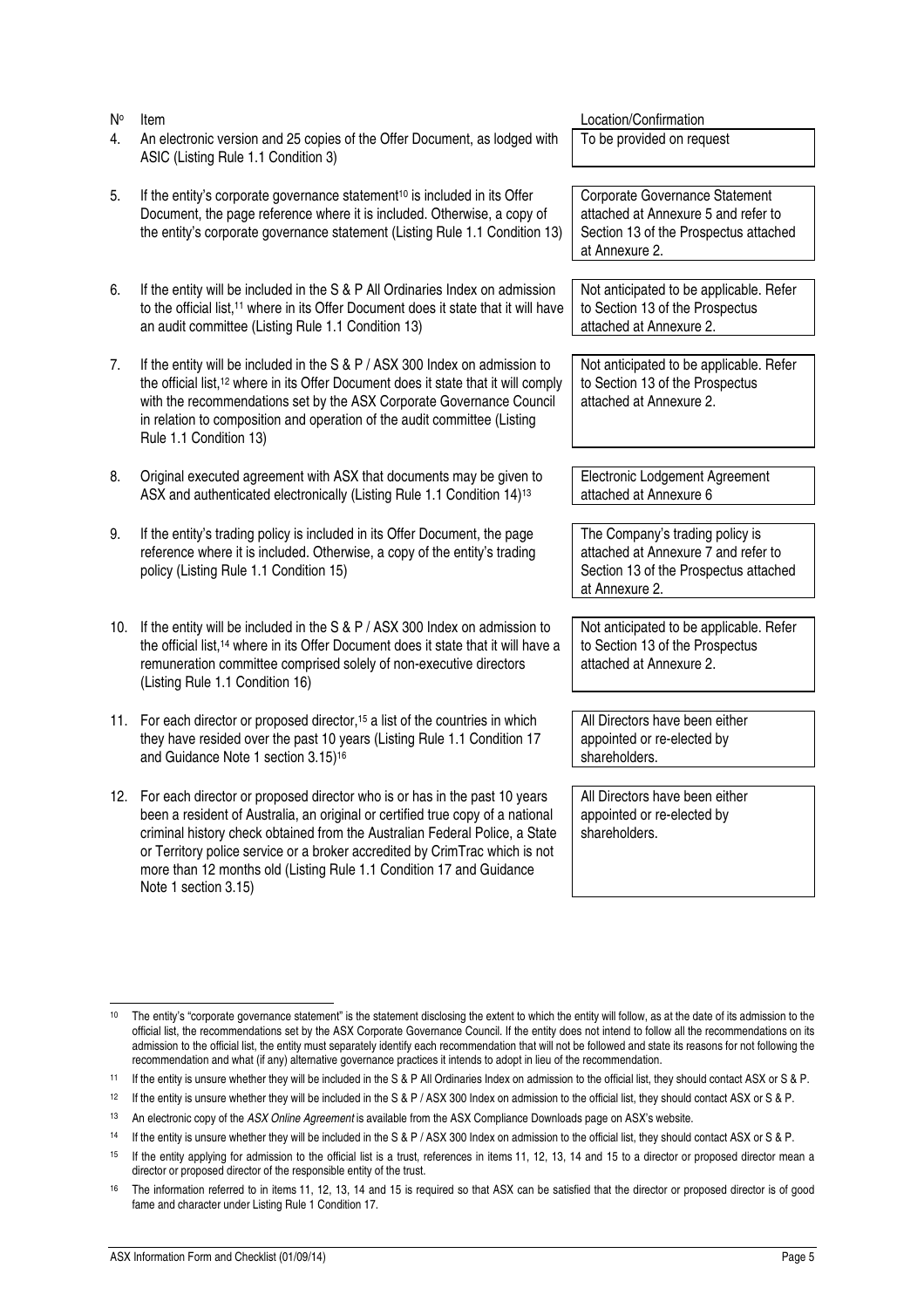- N<sub>o</sub> Item
- 13. For each director or proposed director who is or has in the past 10 years been a resident of a country other than Australia, an original or certified true copy of an equivalent national criminal history check to that mentioned in item 12 above for each country in which the director has resided over the past 10 years (in English or together with a certified English translation) which is not more than 12 months old or, if such a check is not available in any such country, a statutory declaration from the director confirming that fact and that he or she has not been convicted in that country of:
	- (a) any criminal offence involving fraud, dishonesty, misrepresentation, concealment of material facts or breach of director's duties; or
	- (b) any other criminal offence which at the time carried a maximum term of imprisonment of five years or more (regardless of the period, if any, for which he or she was sentenced),

or, if that is not the case, a statement to that effect and a detailed explanation of the circumstances involved (Listing Rule 1.1 Condition 17 and Guidance Note 1 section 3.15)

- 14. For each director or proposed director who is or has in the past 10 years been a resident of Australia, an original or certified true copy of a search of the Australian Financial Security Authority National Personal Insolvency Index which is not more than 12 months old (Listing Rule 1.1 Condition 17 and Guidance Note 1 section 3.15)
- 15. For each director or proposed director who is or has in the past 10 years been a resident of a country other than Australia, an original or certified true copy of an equivalent national bankruptcy check to that mentioned in item 14 above for each country in which the director has resided over the past 10 years (in English or together with a certified English translation) which is not more than 12 months old or if such a check is not available in any such country, a statutory declaration from the director confirming that fact and that he or she has not been declared a bankrupt or been an insolvent under administration in that country or, if that is not the case, a statement to that effect and a detailed explanation of the circumstances involved (Listing Rule 1.1 Condition 17 and Guidance Note 1 section 3.15)
- 16. A statutory declaration from each director or proposed director confirming that:
	- (a) the director has not been the subject of any criminal or civil penalty proceedings or other enforcement action by any government agency in which he or she was found to have engaged in behaviour involving fraud, dishonesty, misrepresentation, concealment of material facts or breach of duty;
	- (b) the director has not been refused membership of, or had their membership suspended or cancelled by, any professional body on the ground that he or she has engaged in behaviour involving fraud, dishonesty, misrepresentation, concealment of material facts or breach of duty;
	- (c) the director has not been the subject of any disciplinary action (including any censure, monetary penalty or banning order) by a securities exchange or other authority responsible for regulating securities markets for failure to comply with his or her obligations as a director of a listed entity;
	- (d) no listed entity of which he or she was a director (or, in the case of a listed trust, in respect of which he or she was a director of the responsible entity) at the time of the relevant conduct has been the subject of any disciplinary action (including any censure, monetary penalty, suspension of trading or termination of listing) by a securities exchange or other authority responsible for regulating securities markets for failure to comply with its obligations under the Listing Rules

Location/Confirmation

Not applicable

All Directors have been either appointed or re-elected by shareholders.

Not applicable

All Directors have been either appointed or re-elected by shareholders.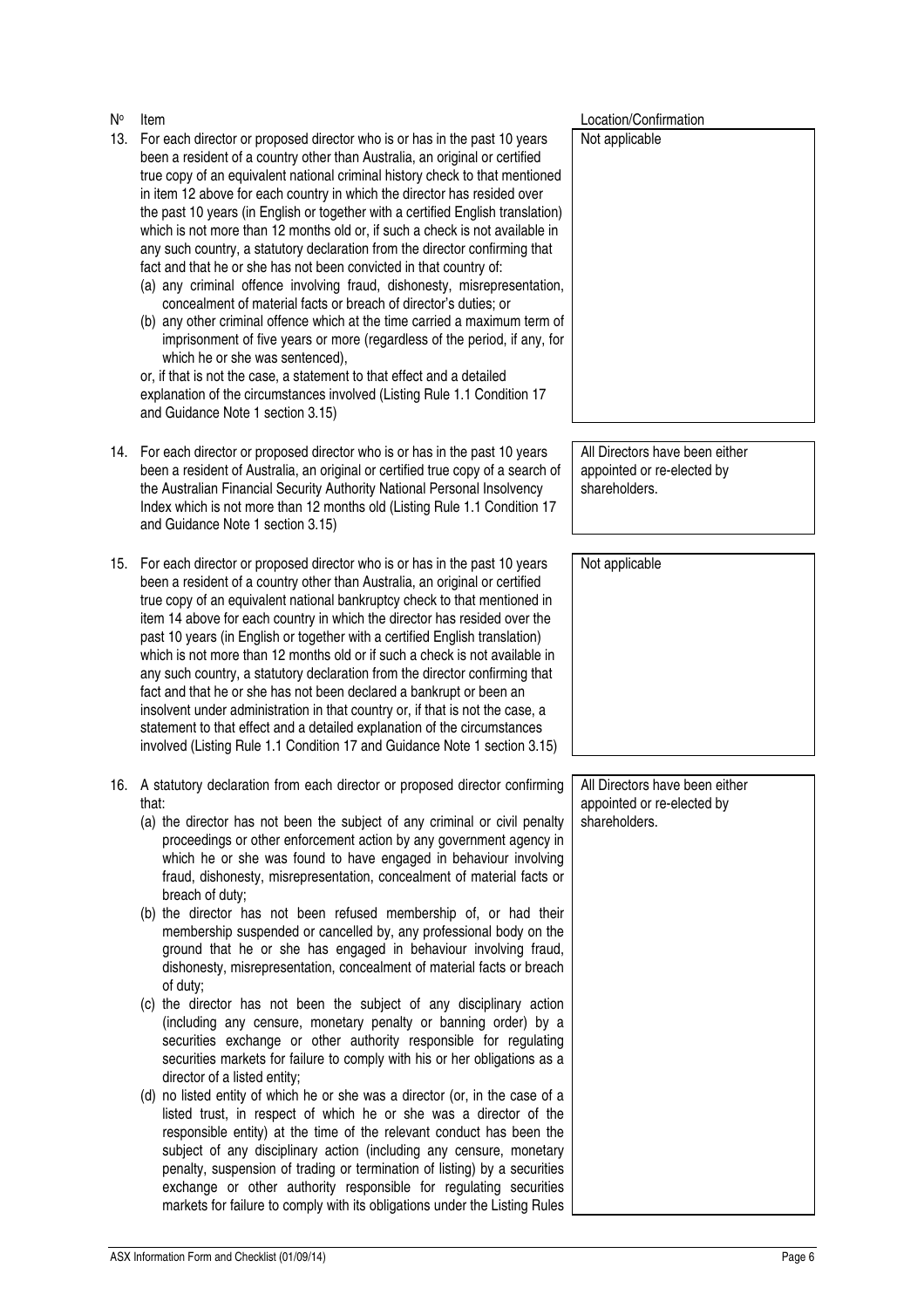applicable to that entity; and

(e) the director is not aware of any pending or threatened investigation or enquiry by a government agency, professional body, securities exchange or other authority responsible for regulating securities markets that could lead to proceedings or action of the type described in  $(a)$ ,  $(b)$ ,  $(c)$  or  $(d)$  above,

or, if the director is not able to give such confirmation, a statement to that effect and a detailed explanation of the circumstances involved (Listing Rule 1.1 Condition 17 and Guidance Note 1 section 3.15)

- 17. A specimen certificate/holding statement for each class of securities to be quoted or a specimen holding statement for CDIs (as applicable)
- 18. Payment for the initial listing fee.<sup>17</sup> enclosed



Provided to ASX on 25 November 2015

#### **All entities – capital structure**

- 19. Where in the Offer Document is there a table showing the existing and proposed capital structure of the entity, broken down as follows:
	- (a) the number and class of each equity security and each debt security currently on issue; and
	- (b) the number and class of each equity security and each debt security proposed to be issued between the date of this application and the date the entity is admitted to the official list; and
	- (c) the resulting total number of each class of equity security and debt security proposed to be on issue at the date the entity is admitted to the official list; and
	- (d) the number and class of each equity security proposed to be issued following admission in accordance with material contracts or agreements?

Note: This applies whether the securities are quoted or not. If the entity is proposing to issue a minimum, maximum or oversubscription number of securities, the table should be presented to disclose each scenario.

20. For each class of securities referred to in the table mentioned in item 19, where in the Offer Document does it disclose the terms applicable to those securities?

Note: This applies whether the securities are quoted or not.

| For equity securities (other than options to acquire unissued securities or convertible debt        |  |  |  |  |  |  |
|-----------------------------------------------------------------------------------------------------|--|--|--|--|--|--|
| securities), this should state whether they are fully paid or partly paid; if they are partly paid, |  |  |  |  |  |  |
| the amount paid up and the amount owing per security; voting rights; rights to dividends or         |  |  |  |  |  |  |
| distributions; and conversion terms (if applicable).                                                |  |  |  |  |  |  |
|                                                                                                     |  |  |  |  |  |  |

For options to acquire unissued securities, this should state the number outstanding, exercise prices and expiry dates.

For debt securities or convertible debt securities, this should state their nominal or face value; rate of interest; dates of payment of interest; date and terms of redemption; and conversion terms (if applicable).

Section 9.7 (page 55 and 56) of the Prospectus attached at Annexure 2.

Section 9.7 (Capital Structure), Section 15.2 (Rights and liabilities attaching to Chrysalis Shares), Section 15.3 (Terms of Performance Shares), Section 15.4 (Terms of Employee Incentive Share Plan), and Section 15.5 (Terms of Employee Incentive Options of the Prospectus attached at Annexure 2.

j

<sup>17</sup> See Guidance Notes 15 and 15A for the fees payable on the application. You can also use the ASX online equity listing fees calculator: http://www.asx.com.au/professionals/cost-listing.htm. Payment should be made either by cheque made payable to ASX Operations Pty Ltd or by electronic funds transfer to the following account:

Bank: National Australia Bank Account Name: ASX Operations Pty Ltd BSB: 082 057 A/C: 494728375

Swift Code (Overseas Customers): NATAAU3202S

If payment is made by electronic funds transfer, please email your remittance advice to ar@asx.com.au or fax it to (612) 9227-0553, describing the payment as the "initial listing fee" and including the name of the entity applying for admission, the ASX home branch where the entity has lodged its application (ie Sydney, Melbourne or Perth) and the amount paid.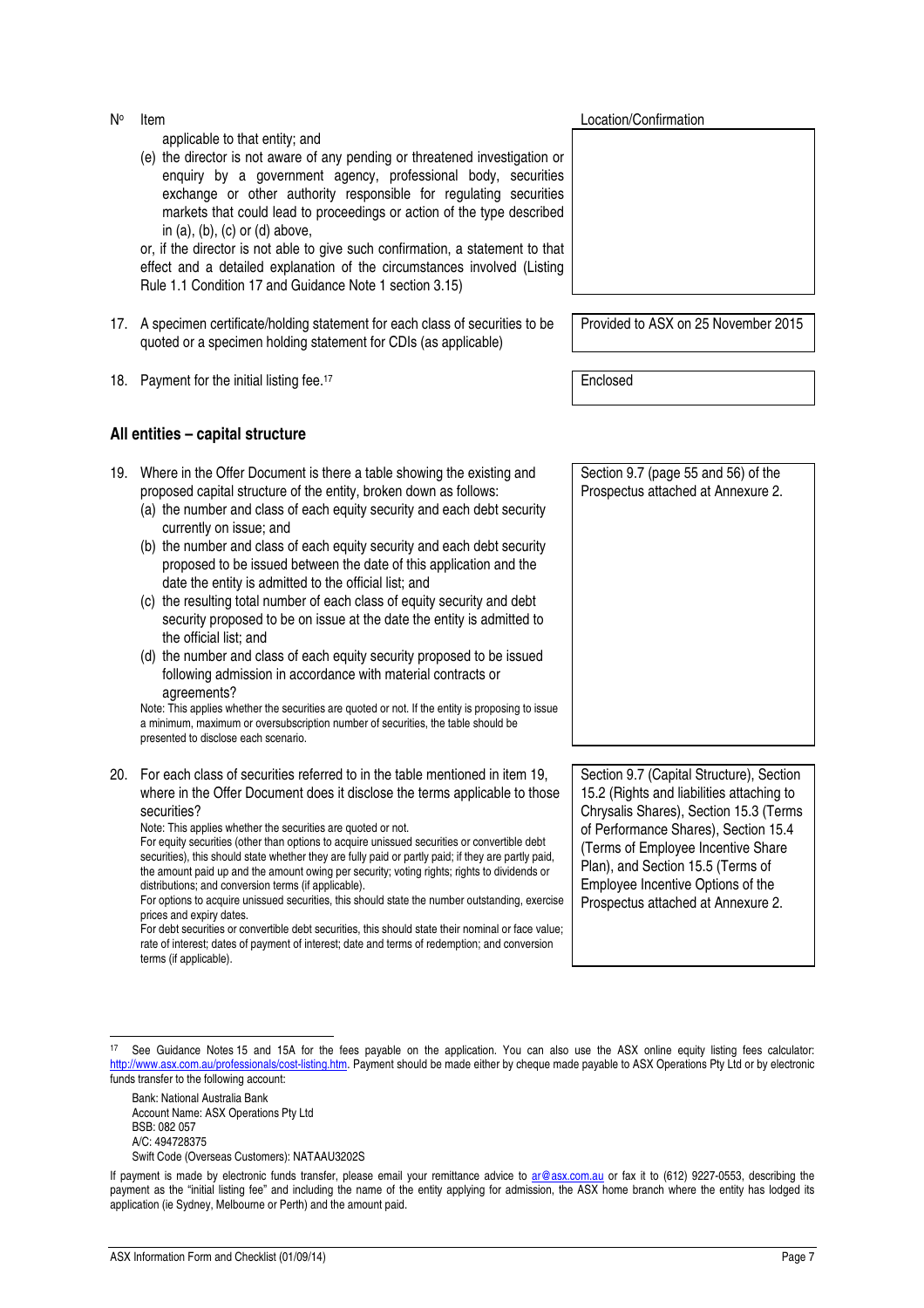- 21. If the entity has granted, or proposes to grant, any rights to any person, or to any class of persons (other than through the holding of securities referred to in the table mentioned in item 19), to participate in an issue of the entity's securities, where in the Offer Document are details of those rights set out? Not applicable 22. Details of all issues of securities (in all classes) in the last 5 years and the consideration received by the entity for such issues Refer to the Company's previous Market Announcements Platform. 23. A copy of every prospectus, product disclosure statement or information memorandum issued by the entity in connection with any issue of securities (in all classes) in the last 5 years Refer to the Company's previous Market Announcements Platform. 24. A copy of any court order in relation to a reorganisation of the entity's capital in the last 5 years Not applicable 25. Where in the Offer Document does it confirm that the issue/sale price of all securities for which the entity seeks quotation is at least 20 cents in cash (Listing Rule 2.1 Condition 2)? waiver to enable it to undertake a (Item F), 6.3, 6.4 and 7.1.1 of the Prospectus attached at Annexure 2 confirms the 2 cent issue price. 26. If the entity has or proposes to have any options on issue, where in the Offer Document does it confirm that the exercise price for each underlying security is at least 20 cents in cash (Listing Rule 1.1 Condition 11)? Not applicable 27. If the entity has any partly paid securities and it is not a no liability company, where in the Offer Document does it disclose the entity's call program, including the date and amount of each proposed call and whether it allows for any extension for payment of a call (Listing Rule 2.1 Condition 4)? Not applicable 28. If the entity's free float at the time of listing is less than 10%, where in the Offer Document does it outline the entity's plans to increase that percentage to at least 10% and the timeframe over which it intends to do that (Guidance Note 1 sections 3.1 and 3.3)? Not applicable 29. If the entity has or proposes to have any debt securities or convertible debt securities on issue, a copy of any trust deed applicable to those securities Not applicable 30. Is the entity is proposing to offer any securities by way of a bookbuild? If so, please enter "Confirmed" in the column to the right to indicate that the entity is aware of the disclosure requirements for bookbuilds in the Annexure to Guidance Note 1 Not applicable **All entities – other information and documents**  Section 8.1.1 (page 29) of the Prospectus attached at Annexure 2. attached at Annexure 2.
- 33. Where in the Offer Document is there a description of the key features of the entity's business model (ie how it makes or intends to make a return for

Section 8 (page 29) of the Prospectus

Section 5 (Item A and B) (pages 9, 10 and 11), Section 8 (pages 29 to 50) of the Prospectus attached at Annexure 2.

announcements released to the ASX

Location/Confirmation

announcements released to the ASX

Section 6.4 - the Company obtained a capital raising at 2 cents. Section 3.2, 5

- 31. Where in the Offer Document is there a description of the history of the entity?
- 32. Where in the Offer Document is there a description of the entity's existing and proposed activities and level of operations?

N<sub>o</sub> Item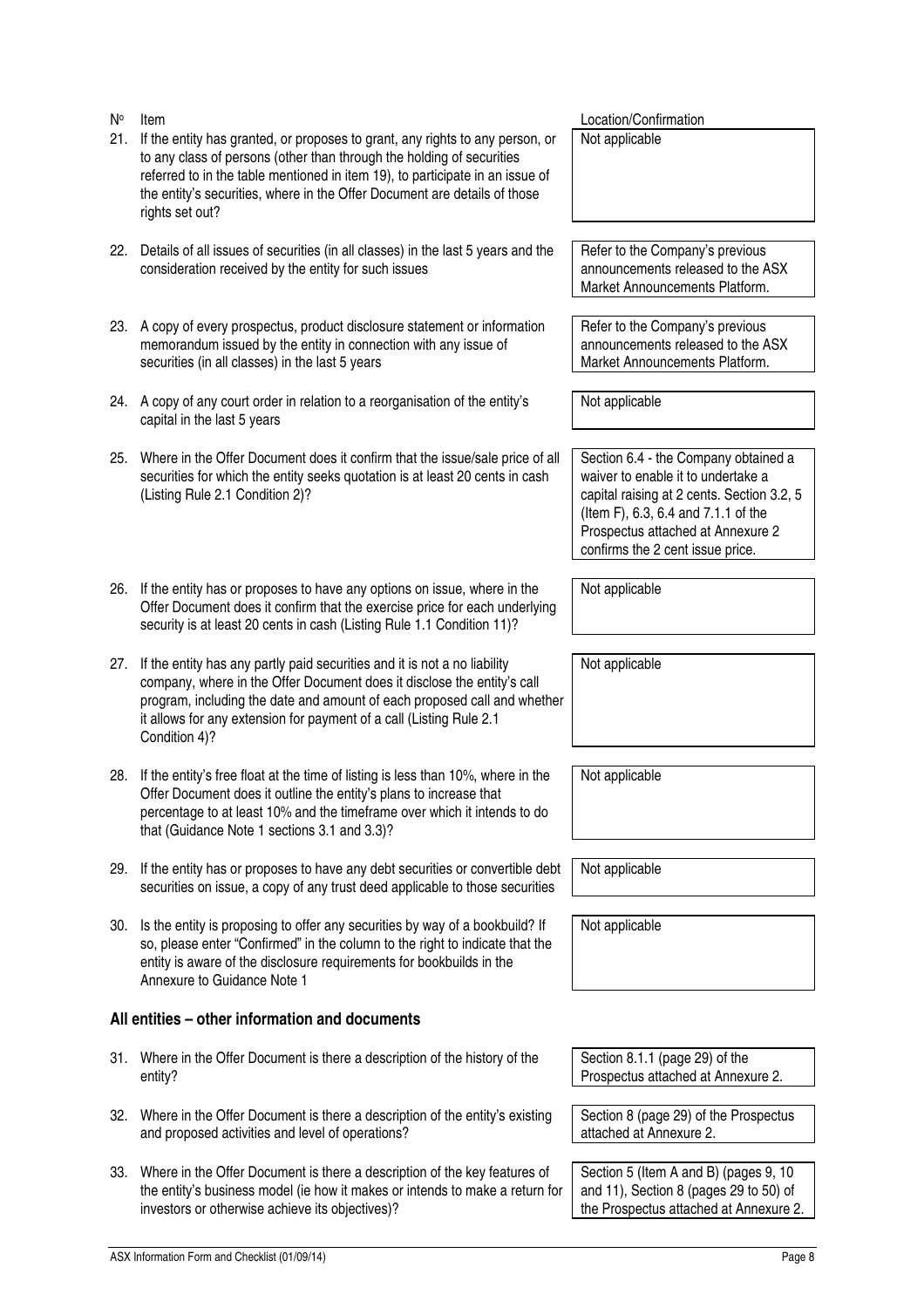| N۰  | Item                                                                                                                                                                                                                                                                                       | Location/Confirmation                                                                                                                                                                                                                                                                                              |
|-----|--------------------------------------------------------------------------------------------------------------------------------------------------------------------------------------------------------------------------------------------------------------------------------------------|--------------------------------------------------------------------------------------------------------------------------------------------------------------------------------------------------------------------------------------------------------------------------------------------------------------------|
| 34. | Where in the Offer Document is there a description of the material<br>business risks the entity faces?                                                                                                                                                                                     | Section 5 (Item C) (pages 11 to 14),<br>Section 10 (pages 58 to 66) of the<br>Prospectus attached at Annexure 2.                                                                                                                                                                                                   |
| 35. | If the entity has any child entities, where in the Offer Document is there a<br>list of all child entities stating, in each case, the name, the nature of its<br>business and the entity's percentage holding in it?                                                                       | Not disclosed. Refer to the Company's<br>2015 Annual Report annexed at<br>Annexure 9.                                                                                                                                                                                                                              |
| 36. | If the entity has any investments in associated entities for which it will apply<br>equity accounting, where in the Offer Document is there a list of all<br>associated entities stating, in each case, the name, the nature of its<br>business and the entity's percentage holding in it? | Not applicable                                                                                                                                                                                                                                                                                                     |
|     | 37. Where in the Offer Document is there a description of the entity's proposed<br>dividend/distribution policy?                                                                                                                                                                           | Section 9.6 (page 55) of the Prospectus<br>attached at Annexure 2.                                                                                                                                                                                                                                                 |
|     | 38. Does the entity have or propose to have a dividend or distribution<br>reinvestment plan?                                                                                                                                                                                               |                                                                                                                                                                                                                                                                                                                    |
|     | If so, where are the existence and main terms of the plan disclosed in the<br>Offer Document?                                                                                                                                                                                              | The Company does not have an<br>existing plan. The Company may,<br>however, subject to the ASX Listing<br>Rules and the Corporations Act, by<br>resolution of its directors implement a<br>dividend reinvestment plan on such<br>terms and conditions as its directors<br>think fit                                |
|     | A copy of the terms of the plan                                                                                                                                                                                                                                                            | Not applicable                                                                                                                                                                                                                                                                                                     |
|     |                                                                                                                                                                                                                                                                                            |                                                                                                                                                                                                                                                                                                                    |
| 39. | Does the entity have or propose to have an employee incentive scheme?                                                                                                                                                                                                                      |                                                                                                                                                                                                                                                                                                                    |
|     | If so, where are the existence and main terms of the scheme disclosed in<br>the Offer Document?                                                                                                                                                                                            | Section 15.4 (page 104) and Section<br>105 (page 107) of the Prospectus<br>attached at Annexure 2.                                                                                                                                                                                                                 |
|     | Where in the Offer Document is there a statement as to whether directors <sup>18</sup><br>are entitled to participate in the scheme and, if they are, the extent to which<br>they currently participate or are proposed to participate?                                                    | Section 15.4 (page 104) and Section<br>105 (page 107) of the Prospectus<br>attached at Annexure 2 states that<br>Directors are entitled to participate.<br>Section 11.3.1 (page 67) and 11.3.2<br>(page 68) sets out the extent to which<br>the Directors currently participate or are<br>proposed to participate. |
|     | A copy of the terms of the scheme                                                                                                                                                                                                                                                          | Section 15.4 (page 104) and Section                                                                                                                                                                                                                                                                                |
|     |                                                                                                                                                                                                                                                                                            | 105 (page 107) of the Prospectus<br>attached at Annexure 2.                                                                                                                                                                                                                                                        |
|     | 40. Has the entity entered into any material contracts (including any<br>underwriting agreement relating to the securities to be quoted on ASX)? <sup>19</sup>                                                                                                                             |                                                                                                                                                                                                                                                                                                                    |
|     | If so, where are the existence and main terms of those material contracts<br>disclosed in the Offer Document?                                                                                                                                                                              | Refer to Section 14 (page 93) of the<br>Prospectus attached at Annexure 2.                                                                                                                                                                                                                                         |

 $\overline{a}$ <sup>18</sup> If the entity applying for admission to the official list is a trust, references to a director mean a director of the responsible entity of the trust.

<sup>19</sup> It will assist ASX if the material contracts are provided both in hard copy and in electronic format.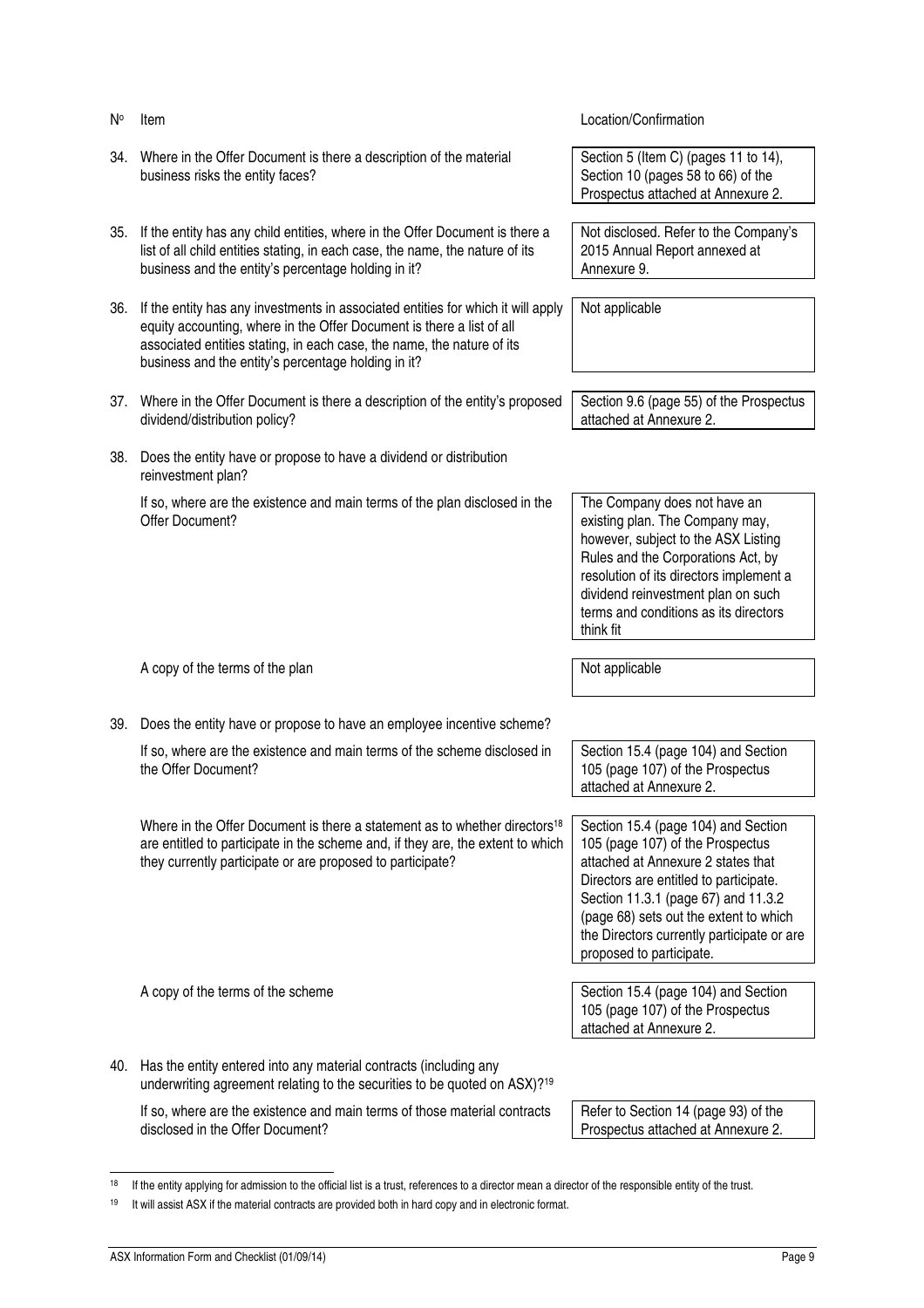#### No **Item** Location/Confirmation Copies of all of the material contracts referred to in the Offer Document Attached at Annexure 8

- 41. If the following information is included in the Offer Document, the page reference where it is included. Otherwise, either a summary of the material terms of, or a copy of, any employment, service or consultancy agreement the entity or a child entity has entered into with:
	- (a) its chief executive officer (or equivalent)
	- (b) any of its directors or proposed directors; or
	- (c) any other person or entity who is a related party of the persons referred to in (a) or (b) above (Listing Rule 3.16.4).

Note: if the entity applying for admission to the official list is a trust, references to a chief executive officer, director or proposed director mean a chief executive officer, director or proposed director of the responsible entity of the trust. However, the entity need not provide a summary of the material terms of, or a copy of, any employment, service or consultancy agreement the responsible entity or a related entity has entered into with any of the persons referred to in (a), (b) or (c) above if the costs associated with the agreement are borne by the responsible entity or the related entity from out of its own funds rather than from out of the trust.

- 42. Please enter "Confirmed" in the column to the right to indicate that the material contracts summarised in the Offer Document include, in addition to those mentioned in item 41, any other material contract(s) the entity or a child entity has entered into with:
	- (a) its chief executive officer (or equivalent)
	- (b) any of its directors or proposed directors; or
	- (c) any other person or entity who is a related party of the persons referred to in (a) or (b) above
- 43. Please enter "Confirmed" in the column to the right to indicate that all information that a reasonable person would expect to have a material effect on the price or value of the securities to be quoted is included in or provided with this Information Form and Checklist
- 44. A copy of the entity's most recent annual report **Attached at Annexure 9.**

### **Entities that are trusts**

- 45. Evidence that the entity is a registered managed investment scheme (Listing Rule 1.1 Condition 5)
- 46. Please enter "Confirmed" in the column to the right to indicate that the responsible entity is not under an obligation to allow a security holder to withdraw from the trust (Listing Rule 1.1 Condition 5)

### **Entities applying under the profit test (Listing Rule 1.2)**

- 47. Evidence that the entity is a going concern or the successor of a going concern (Listing Rule 1.2.1)
- 48. Evidence that the entity has been in the same main business activity for the last 3 full financial years (Listing Rule 1.2.2)
- 49. Audited accounts for the last 3 full financial years and audit reports (Listing Rule 1.2.3(a))
- 50. If last financial year ended more than 8 months before the date of this application, accounts for the last half year (or longer period if available) and audit report or review (Listing Rule 1.2.3(b))

Refer to Sections 14.8 (page 97) and 14.9 (page 98) of the Prospectus attached at Annexure 2.

Confirmed.

Confirmed.

Not Applicable

Not Applicable

Not Applicable

Not Applicable

Not Applicable

Not Applicable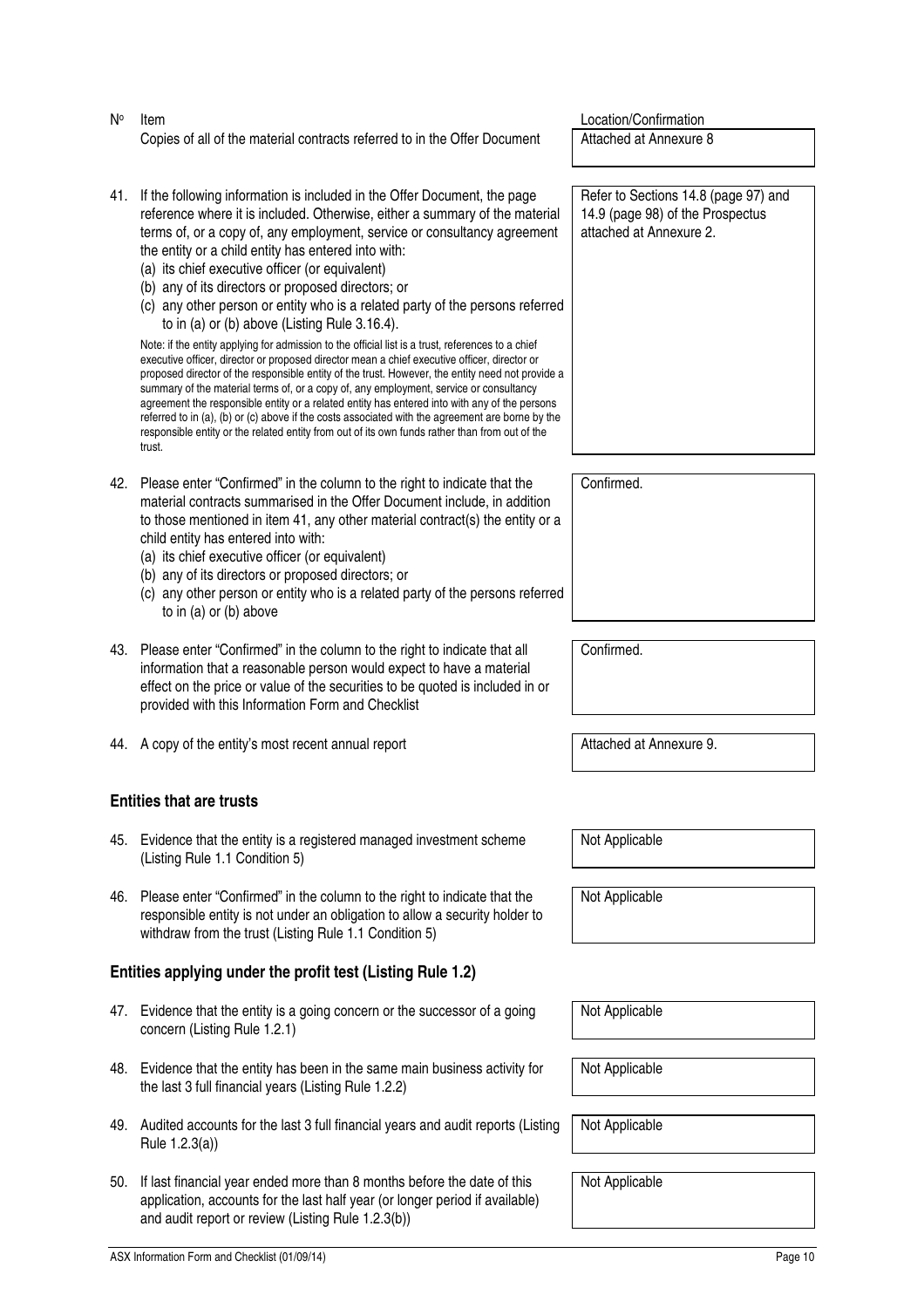- 51. A pro forma statement of financial position and review (Listing Rule 1.2.3(c))<sup>20</sup>
- 52. Evidence that the entity's aggregated profit from continuing operations for the last 3 full financial years has been at least \$1 million (Listing Rule 1.2.4)
- 53. Evidence that the entity's profit from continuing operations in the past 12 months to a date no more than 2 months before the date of this application has exceeded \$400,000 (Listing Rule 1.2.5)
- 54. A statement from all directors<sup>21</sup> confirming that they have made enquiries and nothing has come to their attention to suggest that the entity is not continuing to earn profit from continuing operations up to the date of the application (Listing Rule 1.2.5A)

#### **Entities applying under the assets test (Listing Rule 1.3)**

- 55. Evidence that the entity:
	- (a) has, if the entity that is not an investment entity, net tangible assets of at least \$3 million (after deducting the costs of fund raising) or a market capitalisation of at least \$10 million; or
	- (b) has, if the entity that is an investment entity other than pooled development fund, net tangible assets of at least \$15 million; or
	- (c) is a pooled development fund with net tangible assets of at least \$2 million (Listing Rule 1.3.1 and 1.3.1A)
- 56. Evidence that:
	- (a) at least half of the entity's total tangible assets (after raising any funds) is not cash or in a form readily convertible to cash;<sup>22</sup> or
	- (b) there are commitments to spend at least half of the entity's cash and assets in a form readily convertible to cash (Listing Rule 1.3.2)
- 57. Is there a statement in the Offer Document that there is enough working capital to carry out the entity's stated objectives.

If so, where is it?

j

If not, attach a statement by an independent expert confirming that the entity has enough working capital to carry out its stated objectives (Listing Rule 1.3.3(a))?

- 58. Evidence that the entity's working capital is at least \$1.5 million or, if it is not, that it would be at least \$1.5 million if the entity's budgeted revenue for the first full financial year that ends after listing was included in the working capital (Listing Rule 1.3.3(b))?<sup>23</sup>
- 59. Accounts for the last 3 full financial years (or shorter period if ASX agrees) and the audit report or review or a statement that the accounts are not audited or not reviewed (Listing Rule 1.3.5(a) first bullet point)

**If the Location Confirmation Internation Confirmation** 

Not Applicable

Not Applicable

Not Applicable

Not Applicable

Refer to the Investigating Accountant's Report in Section 12 (page 70) of the Prospectus attached at Annexure 2.

Refer to the Investigating Accountant's Report in Section 12 (page 70) of the Prospectus and the use of funds table in Section 7.4 (page 24) of the Prospectus attached at Annexure 2.

Section 7.4 (page 24) of the Prospectus attached at Annexure 2.

Section 7.4 (page 24) and Section 12 (pages 6 and 7 of the Investigating Accountant's Report) of the Prospectus attached at Annexure 2.

Attached at Annexure 9.

 $^{20}$  Note: the review must be conducted by a registered company auditor (or if the entity is a foreign entity, an overseas equivalent of a registered company auditor) or independent accountant.

<sup>&</sup>lt;sup>21</sup> If the entity applying for admission to the official list is a trust, the statement should come from all directors of the responsible entity of the trust.

<sup>&</sup>lt;sup>22</sup> In deciding if an entity's total tangible assets are in a form readily convertible to cash, ASX would normally not treat inventories or receivables as readily convertible to cash.

<sup>&</sup>lt;sup>23</sup> For mining exploration entities and oil and gas exploration entities, the amount must be available after allowing for the first full financial year's budgeted administration costs and the cost of acquiring plant, equipment, mining tenements and/or petroleum tenements. The cost of acquiring mining tenements and/or petroleum tenements includes the cost of acquiring and exercising an option over them.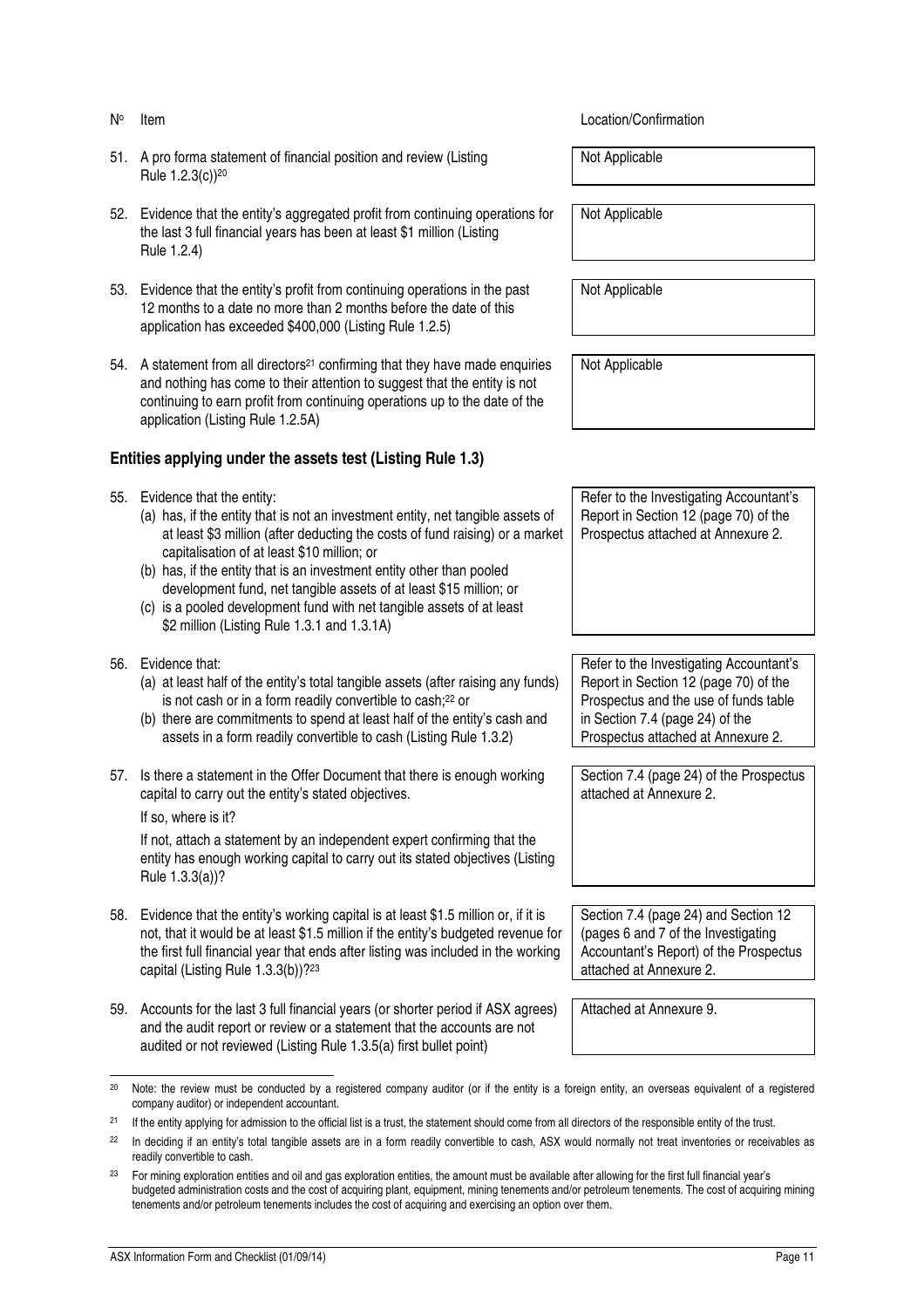- 60. If last financial year ended more than 8 months before the date of this application, accounts for the last half year (or longer period if available) and the audit report or review or a statement that the half year accounts not audited or not reviewed (Listing Rule 1.3.5(a) second bullet point)
- 61. A pro forma statement of financial position and review (Listing Rule 1.3.5(c))<sup>24</sup>

#### **Entities with restricted securities**

- 62. A statement setting out a list of any person (either on their own or together with associates) who has held a relevant interest in at least 10% of the entity's voting securities at any time in the 12 months before the date of this application
- 63. A completed ASX Restricted Securities Table<sup>25</sup> Provided to ASX on 30 September
- 64. Copies of all restriction agreements (Appendix 9A) entered into in relation to restricted securities<sup>26</sup>
- 65. Copies of all undertakings issued by any bank, recognised trustee or the provider of registry services to the entity in relation to such restriction agreements

**Item** Location/Confirmation

Not Applicable

Refer to the Investigating Accountant's Report in Section 12 (page 70) of the Prospectus attached at Annexure 2

Refer to 2015 Annual Report

2015. Refer to Annexure 10.

To be provided.

To be provided.

j <sup>24</sup> Note: the review must be conducted by a registered company auditor (or if the entity is a foreign entity, an overseas equivalent of a registered company auditor) or independent accountant.

<sup>&</sup>lt;sup>25</sup> An electronic copy of the ASX Restricted Securities Table is available from the ASX Compliance Downloads page on ASX's website.

<sup>26</sup> Note: ASX will advise which restricted securities are required to be escrowed under Listing Rule 9.1.3 as part of the admission and quotation decision. If properly completed restriction agreements and related undertakings have not been provided for all such securities advised by ASX, that will need to be rectified prior to admission occurring and quotation commencing.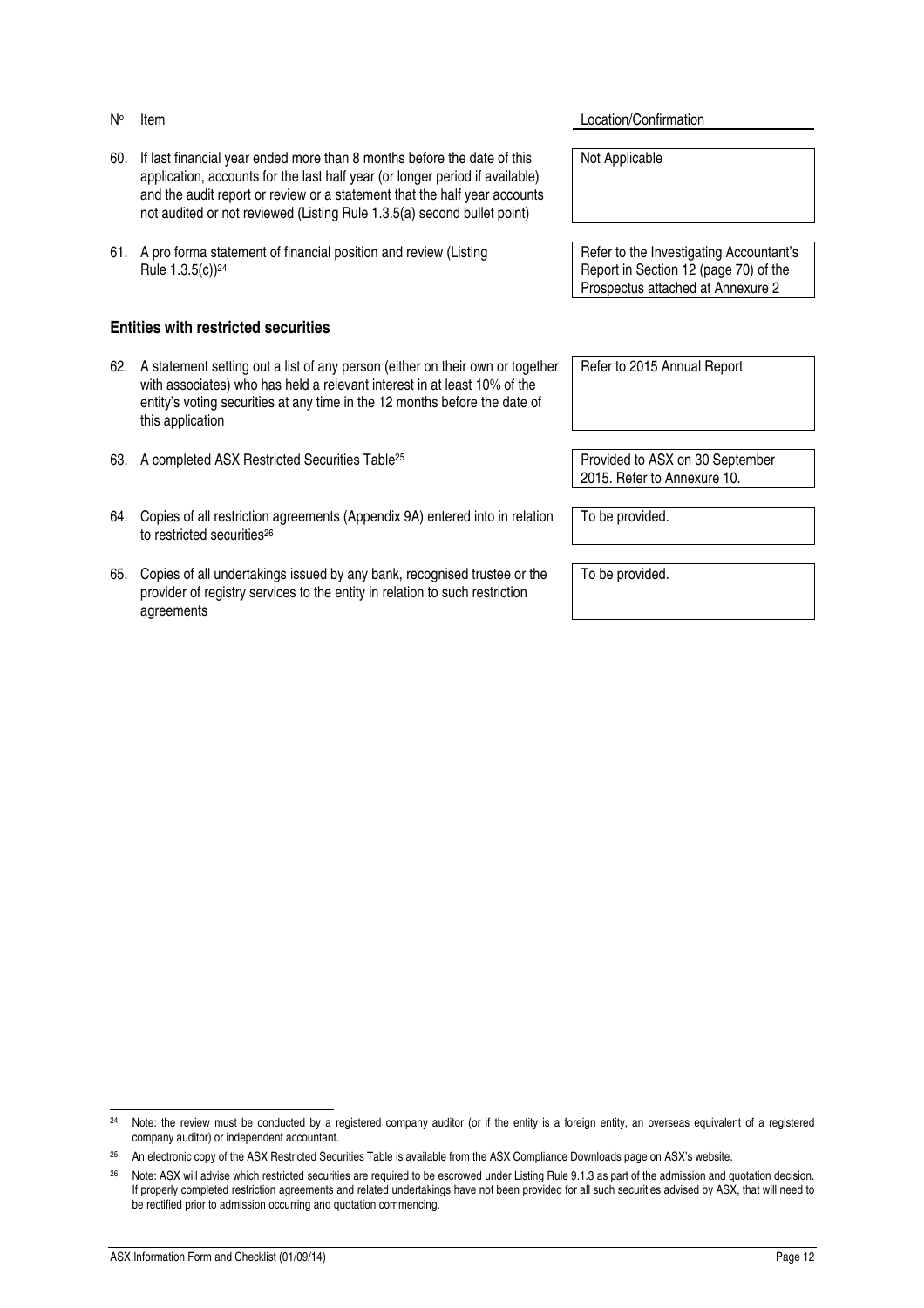#### **Entities (other than mining exploration entities and oil and gas exploration entities) with classified assets**<sup>27</sup>

66. Within the 2 years preceding the date of the entity's application for admission to the official list, has the entity acquired, or entered into an agreement to acquire, a classified asset?

If so, where in the Offer Document does it disclose:

- the date of the acquisition or agreement;
- full details of the classified asset, including any title particulars;
- the name of the vendor:
- if the vendor was not the beneficial owner of the classified asset at the date of the acquisition or agreement, the name of the beneficial owner(s);
- details of the relationship between the vendor (or, if the vendor was not the beneficial owner of the tenement at the date of the acquisition or agreement, between the beneficial owner(s)) and the entity or any related party or promoter of the entity; and
- details of the purchase price paid or payable and all other consideration (whether legally enforceable or not) passing directly or indirectly to the vendor.

Is the vendor (or, if the vendor was not the beneficial owner of the classified asset at the date of the acquisition or agreement, is any of the beneficial owner(s)) a related party or promoter of the entity?

If so, please enter "Confirmed" in the column to the right to indicate that the consideration paid by the entity for the classified asset was solely restricted securities, save to the extent it involved the reimbursement of expenditure incurred in developing the classified asset<sup>28</sup> or the entity was not required to apply the restrictions in Appendix 9B under Listing Rule 9.1.3 (Listing Rule 1.1 Condition 10)

Please also provide a copy of the agreement(s) relating to the acquisition entered into by the entity and any expert's report or valuation obtained by the entity in relation to the acquisition

Refer to the binding terms sheet between the Company and Peppermint Innovation Limited and the shareholders of Peppermint Innovation Limited, dated 17 April 2014 (and as amended and varied), to acquire 100% of the issued capital of Peppermint Innovation Limited attached at Annexure 8.

The entity defers to ASX's judgment as to whether any agreement described in section 14 of the Prospectus (attached at Annexure 2) concern the acquisition of classified assets by the entity.

The vendors who are related parties or promoters have been set out in the Restricted Securities Table attached at Annexure 10.

The entity defers to ASX's judgment as to whether any agreement described in section 14 of the Prospectus (attached at Annexure 2) concern the acquisition of classified assets by the entity.

The entity defers to ASX's judgment as to whether any agreement described in section 14 of the Prospectus (attached at Annexure 2) concern the acquisition of classified assets by the entity. Material Contracts are provided under Annexure 8 of the ASX Listing File.

#### **Mining entities**

67. A completed Appendix 1A Information Form and Checklist Annexure I (Mining Entities)<sup>29</sup>

Not Applicable

j <sup>27</sup> A "classified asset" is defined in Listing Rule 19.12 as:

<sup>(</sup>a) an interest in a mining exploration area or oil and gas exploration area or similar tenement or interest;

<sup>(</sup>b) an interest in intangible property that is substantially speculative or unproven, or has not been profitably exploited for at least three years, and which entitles the entity to develop, manufacture, market or distribute the property;

<sup>(</sup>c) an interest in an asset which, in ASX's opinion, cannot readily be valued; or

<sup>(</sup>d) an interest in an entity the substantial proportion of whose assets (held directly, or through a controlled entity) is property of the type referred to in paragraphs (a), (b) and (c) above.

<sup>28</sup> ASX may require evidence to support expenditure claims.

An electronic copy of this Appendix is available from the ASX Compliance Downloads page on ASX's website.